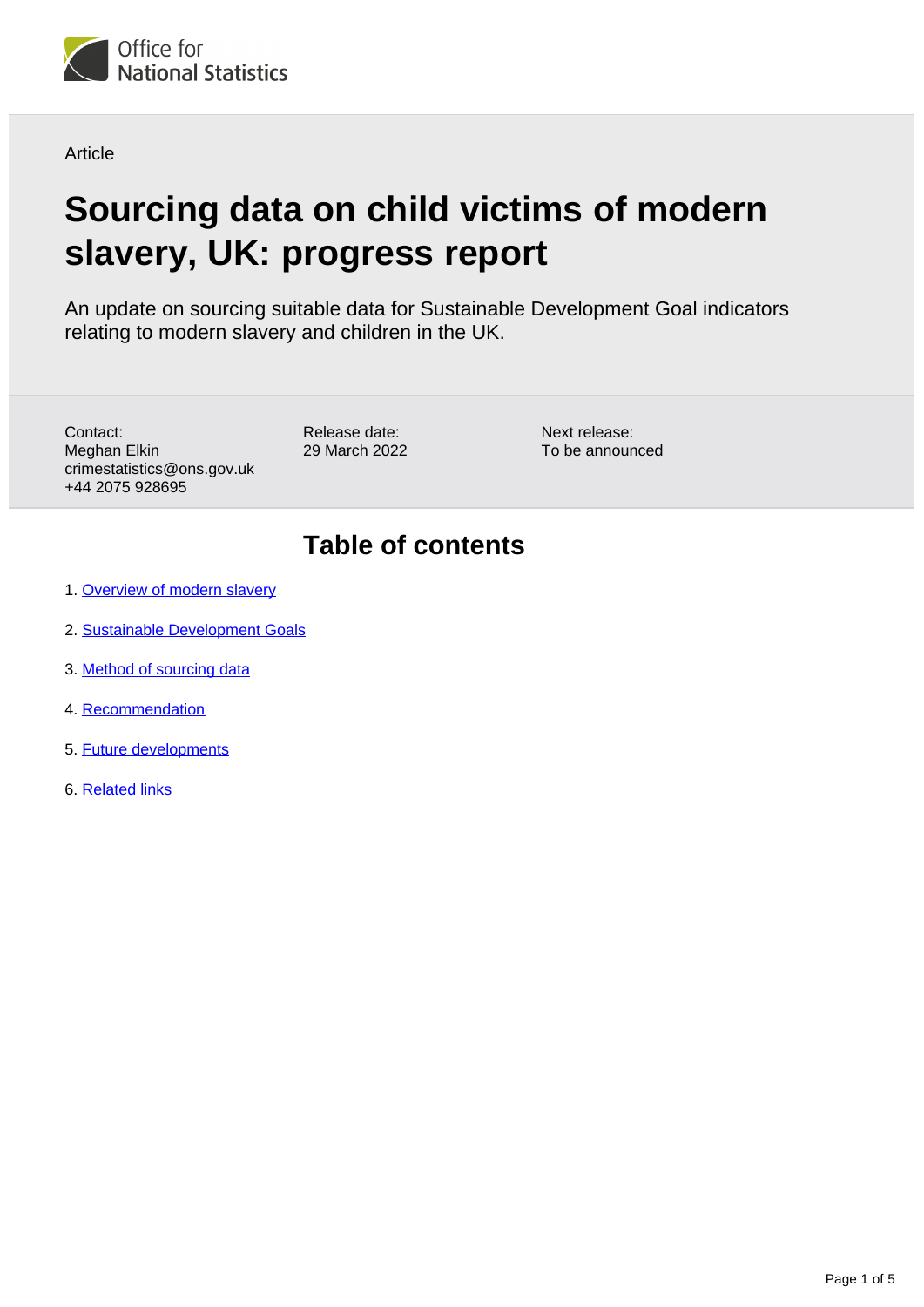# <span id="page-1-0"></span>**1 . Overview of modern slavery**

Modern slavery is an umbrella term for all forms of slavery, human trafficking and exploitation. It can take many forms including trafficking of people, forced labour and servitude. It is a crime that is committed across the UK and affects some of the most vulnerable in society, including children. Victims are often hidden away, may be unable to leave their situation, or may not come forward because of fear or shame.

Because of its hidden nature, producing an accurate measure of prevalence is difficult. Currently, there is no definitive source of data or suitable method available to accurately quantify the number of victims of modern slavery in the UK. However, measuring and monitoring the prevalence of modern slavery over time is important in assessing its scale and the effectiveness of policies to stop or prevent it, as well as highlighting the resources needed to support the victims involved.

This article outlines our research to source data that measures the number of child victims of modern slavery, a key evidence gap across the UK and a requirement of two [Sustainable Development Goal \(SDG\) indicators.](https://www.ons.gov.uk/peoplepopulationandcommunity/crimeandjustice/articles/sourcingdataonchildvictimsofmodernslaveryintheukasustainabledevelopmentgoalsprogressreport/2022-03-29#sustainable-development-goals)

We identified the National Referral Mechanism (NRM) as the current most suitable data source to measure the number of child victims of modern slavery in the UK. However, we acknowledge its limitations, which prevent it from providing the complete picture. Reviewing other data sources in conjunction can help provide additional insight into the extent of child modern slavery in the UK and is the best way to inform policy and design support provisions for victims.

For information and data on child victims of modern slavery see the accompanying bulletin [Child victims of](https://www.ons.gov.uk/peoplepopulationandcommunity/crimeandjustice/bulletins/childvictimsofmodernslaveryintheuk/march2022)  [modern slavery in the UK: March 2022.](https://www.ons.gov.uk/peoplepopulationandcommunity/crimeandjustice/bulletins/childvictimsofmodernslaveryintheuk/march2022) For information and data on adult victims of modern slavery see the publication [Modern slavery in the UK: March 2020.](http://www.ons.gov.uk/peoplepopulationandcommunity/crimeandjustice/articles/modernslaveryintheuk/march2020)

## <span id="page-1-1"></span>**2 . Sustainable Development Goals**

In 2015, the UN General Assembly launched the [Sustainable Development Goals \(SDGs\)](https://www.un.org/sustainabledevelopment/sustainable-development-goals/), a set of 17 ambitious goals and supporting targets to achieve by 2030. The goals are universal, for all countries and people, and are the blueprint to achieve a better and more sustainable future. They address the global challenges we face, including poverty, inequality, climate change, environmental degradation, peace and justice.

Each goal consists of targets and, within these, indicators for which each country must report data. In the UK, the Office for National Statistics (ONS) has the responsibility for sourcing and reporting data to feed into the global monitoring and reporting process. The ONS Centre for Crime and Justice and the ONS SDG team work collaboratively to obtain data for crime-related SDG indicators, which are published on the [SDG](https://sdgdata.gov.uk/) data site.

Within this article we cover two modern slavery-related SDG indicators: 8.7.1 and 16.2.2.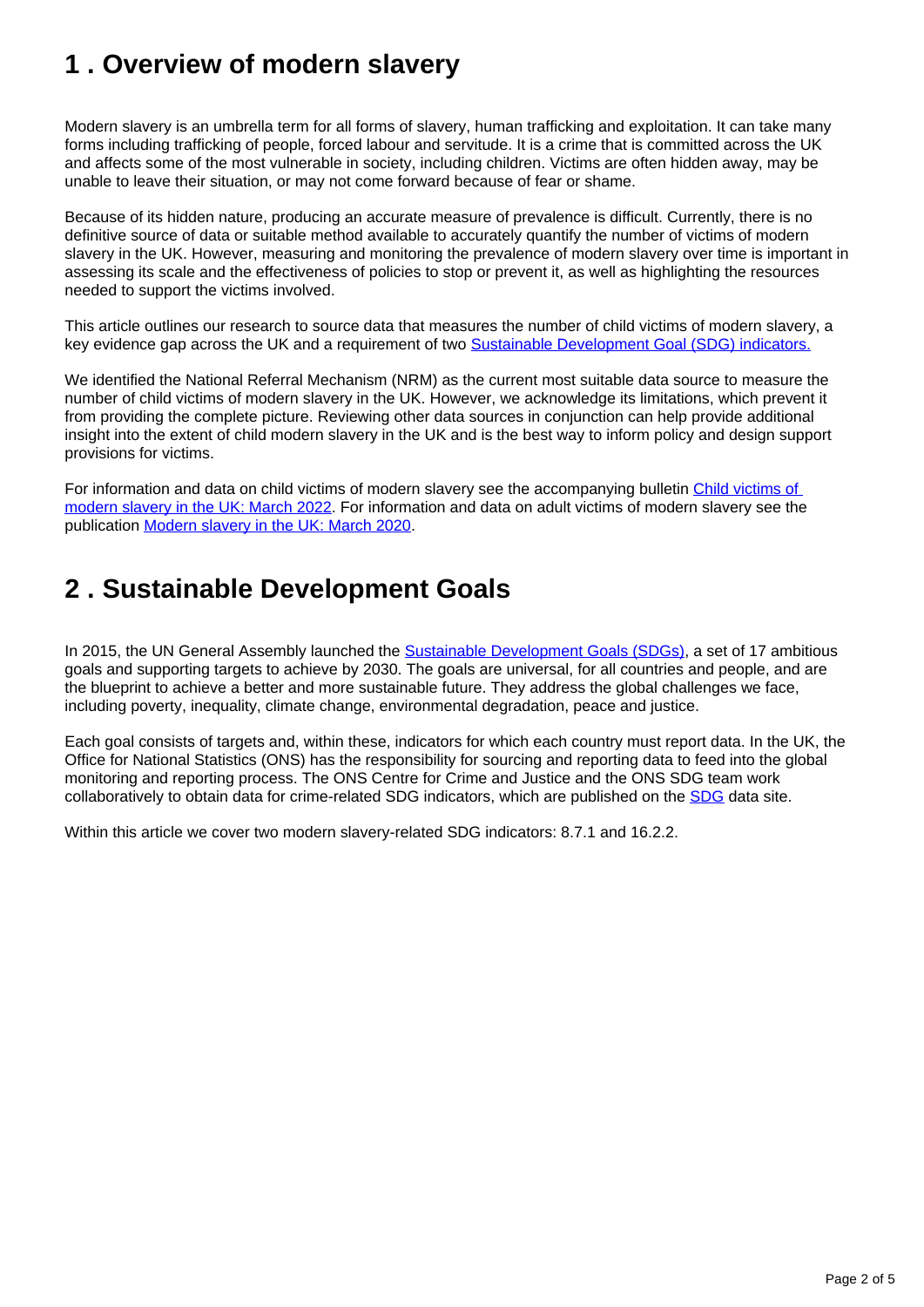#### **Indicators 8.7.1 and 16.2.2**

Within [goal 8](https://www.un.org/sustainabledevelopment/economic-growth/) of the SDGs is target 8.7: take immediate and effective measures to eradicate forced labour, end modern slavery and human trafficking and secure the prohibition and elimination of the worst forms of child labour, including recruitment and use of child soldiers, and by 2025 end child labour in all its forms. This target is measured by indicator 8.7.1:

Proportion and number of children aged 5 to 17 years engaged in child labour, by sex and age.

Within [goal 16](https://www.un.org/sustainabledevelopment/peace-justice/) of the SDGs is target 16.2: end abuse, exploitation, trafficking and all forms of violence against and torture of children. This target is measured by three indicators including indicator 16.2.2:

Number of victims of human trafficking per 100,000 population, by sex, age and form of exploitation.

Our task was to source the most suitable data for indicators 8.7.1 and 16.2.2. When sourcing data for SDG indicators, we must keep in mind the requirement to disaggregate these data by as many key variables as possible, including age, sex, geography, disability, migratory status, income and ethnicity. This is part of the UK's commitment to the [Inclusive Data Charter](https://www.data4sdgs.org/inclusivedatacharter) to accurately describe all populations by a range of characteristics, in line with the UN's principle of ["leave no one behind".](https://unsdg.un.org/2030-agenda/universal-values/leave-no-one-behind) It also ensures statistics are inclusive and reflective of everyone in society, in line with the [UK Statistics' Authority Public Good Strategy](https://uksa.statisticsauthority.gov.uk/statistics-for-the-public-good/#pid-inclusive).

As there is no definitive data source in the UK that estimates the prevalence of modern slavery, we sought to ascertain the most suitable source that could act as a "proxy" measure for each indicator.

## <span id="page-2-0"></span>**3 . Method of sourcing data**

To source data for the two modern slavery-related Sustainable Development Goal (SDG) indicators, we began contacting stakeholders working in modern slavery research, as well as victim support services. We used their expertise and professional opinion to help identify potential data sources and understand the key caveats, particularly related to data quality.

Working with victim support services was an important part of this work as they were able to provide valuable insight into the services and tools they offer and the practicality of how their data sources work. Throughout this process we explored a range of different data, from government sources (for example the [National Referral](https://www.gov.uk/government/publications/human-trafficking-victims-referral-and-assessment-forms/guidance-on-the-national-referral-mechanism-for-potential-adult-victims-of-modern-slavery-england-and-wales)  [Mechanism](https://www.gov.uk/government/publications/human-trafficking-victims-referral-and-assessment-forms/guidance-on-the-national-referral-mechanism-for-potential-adult-victims-of-modern-slavery-england-and-wales) and the [Department for Education's Children in Need Census\)](https://www.gov.uk/government/collections/statistics-children-in-need), police recorded crime data, and data from charities and private organisations (for example [NSPCC,](https://www.nspcc.org.uk/) [Unseen](https://www.unseenuk.org/), [Catch22,](https://www.catch-22.org.uk/) [STOP THE TRAFFIK,](https://www.stopthetraffik.org/) and the [Traffik Analysis Hub\)](https://www.traffikanalysis.org/).

After collating the information on available data sources, we considered how well each source met our key criteria for measuring indicators 8.7.1 and 16.2.2. Some of the criteria we considered when evaluating the data sources were: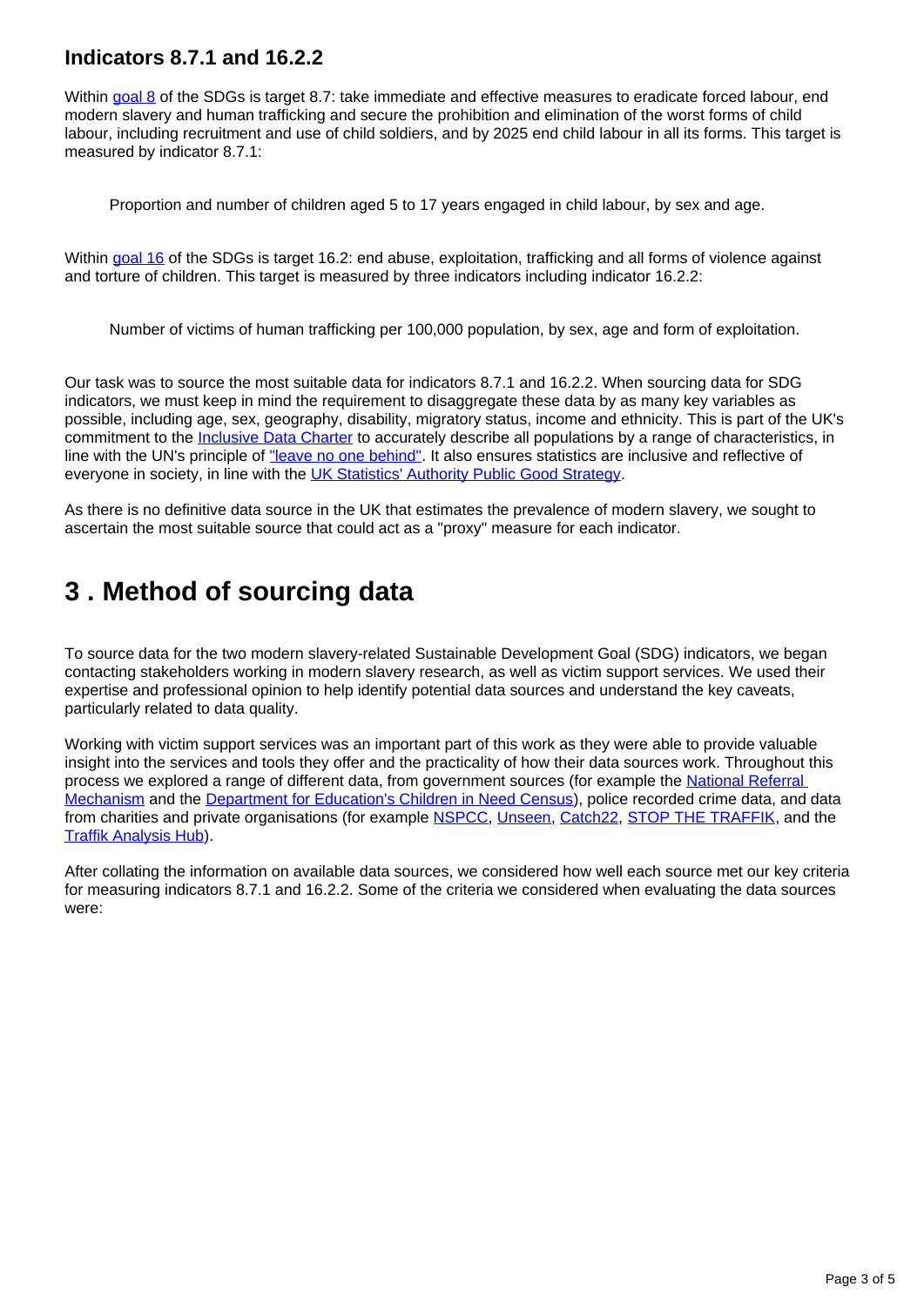- relevance and available data disaggregations
- accuracy of data reporting and recording practices
- disclosure risk of publishing data
- geographical coverage
- availability and comparability of data over time
- $\bullet$ regularity, timeliness and consistency of future data releases

We then worked with the SDG team to analyse the information and agree on the most suitable data source. The chosen data source was assessed as having the fewest data limitations, could be disaggregated as required for the indicators, was consistently collected and published, and was easily accessible.

### <span id="page-3-0"></span>**4 . Recommendation**

Following our research into available data sources on child victims of modern slavery, we proposed the National Referral Mechanism (NRM), collected by the Home Office, as the most suitable data source currently available for both indicators 8.7.1 and 16.2.2.

The NRM is a framework for identifying and referring potential victims of modern slavery and human trafficking in the UK. It aims to ensure that victims receive appropriate protection and support. Potential child victims of modern slavery are identified and then referred to the NRM by [first responder organisations](https://www.gov.uk/government/publications/human-trafficking-victims-referral-and-assessment-forms/guidance-on-the-national-referral-mechanism-for-potential-adult-victims-of-modern-slavery-england-and-wales#first-responder-organisations) (for example, police forces, local authorities and certain charity organisations). As modern slavery is a hidden crime, not all victims will come to the attention of first responders and so the NRM only provides a partial picture of the true number of victims. For more information on the NRM, including its limitations, see the accompanying bulletin [Child victims of modern](https://www.ons.gov.uk/peoplepopulationandcommunity/crimeandjustice/bulletins/childvictimsofmodernslaveryintheuk/march2022)  [slavery in the UK: March 2022.](https://www.ons.gov.uk/peoplepopulationandcommunity/crimeandjustice/bulletins/childvictimsofmodernslaveryintheuk/march2022)

The [NRM statistics](https://www.gov.uk/government/collections/national-referral-mechanism-statistics) are published in a timely and consistent manner meaning both indicators can be continually and readily updated, and a timeseries can be produced.

Within routinely published [NRM data tables,](https://www.gov.uk/government/collections/national-referral-mechanism-statistics) data is presented for adults (those over the age of 18 years) and minors (those under the age of 18 years). To fulfil SDG indicators 8.7.1 and 16.2.2 we needed data for minors disaggregated further into age-bands, and so this was specifically requested for this task. The age-bands provided were: 0 to 14 years; 15 to 17 years; and age not specified or unknown.

For [indicator 8.7.1](https://www.ons.gov.uk/peoplepopulationandcommunity/crimeandjustice/articles/sourcingdataonchildvictimsofmodernslaveryintheukasustainabledevelopmentgoalsprogressreport/2022-03-29#sustainable-development-goals) (proportion and number of children aged 5 to 17 years engaged in child labour, by sex and age) we obtained NRM data on the number of potential victims of labour exploitation who are minors (under the age of 18 years).

For [indicator 16.2.2](https://www.ons.gov.uk/peoplepopulationandcommunity/crimeandjustice/articles/sourcingdataonchildvictimsofmodernslaveryintheukasustainabledevelopmentgoalsprogressreport/2022-03-29#sustainable-development-goals) (number of victims of human trafficking per 100,000 population, by sex, age and form of exploitation) we obtained NRM data on the number of potential victims of modern slavery, for all exploitation types, by age at time of exploitation, and sex. The NRM has data on the nationality of potential victims of modern slavery, as well as whether the potential victim was exploited in the UK or overseas (or both). That said, the NRM does not differentiate between cases of modern slavery and human trafficking within its data. Consequently, data presented for indicator 16.2.2 will capture both modern slavery and human trafficking. Further to this, as the overall number of victims who are illegally trafficked into the UK is unknown, it is not possible to calculate population rates, and so this part of the indicator cannot currently be fulfilled.

Both indicator 8.7.1 and 16.2.2 will use NRM data on the number of potential victims of modern slavery who are identified and referred by [first responder organisations](https://www.gov.uk/government/publications/human-trafficking-victims-referral-and-assessment-forms/guidance-on-the-national-referral-mechanism-for-potential-adult-victims-of-modern-slavery-england-and-wales#first-responder-organisations).